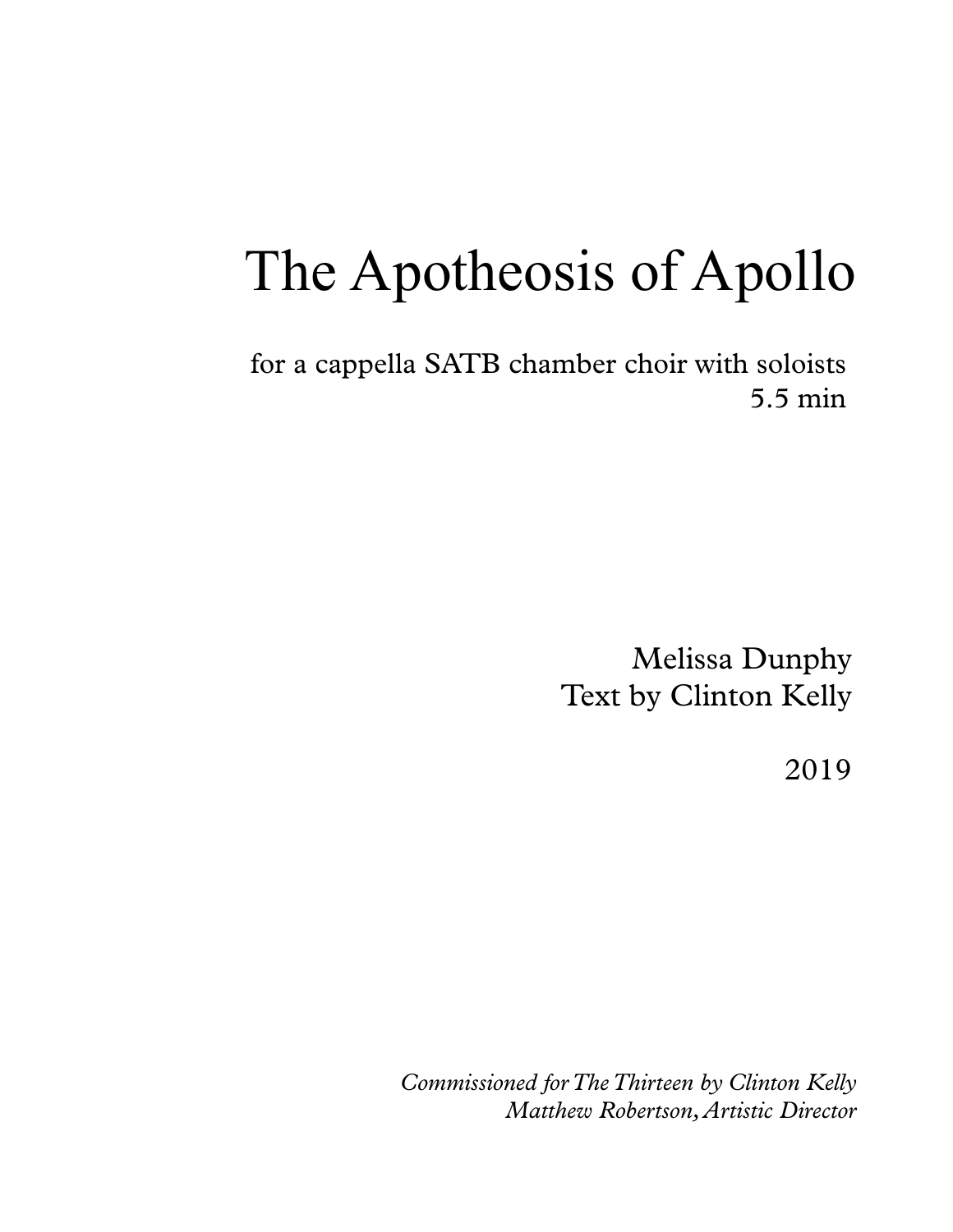## The Apotheosis of Apollo

for a cappella SATB choir

*Commissioned for The Thirteen by Clinton Kelly; Matthew Robertson, Artistic Director*

In the beginning was the word: "We choose to go to the moon To land a man on the moon and return him safely to Earth."

Then came the day, millions watched, 3, 2, 1 ignition, we have liftoff, liftoff.

Three days to cross the void, three days to watch the Earth grow smaller and the moon to occupy the sky.

A waiting world paused and listened, "Tranquility Base here, the Eagle has landed."

For one brief moment, this voice from another world, moved the spirit of every human. "That's one small step for a man, one giant leap for mankind."

We began as wanderers and we will wander still, where stars are spun and worlds begin and the Universe waits.

Excelsior, excelsior, excelsior!

— Clinton Kelly



103 Callowhill St., Philadelphia, PA 19123 (717) 214-6121 | www.mormolyke.com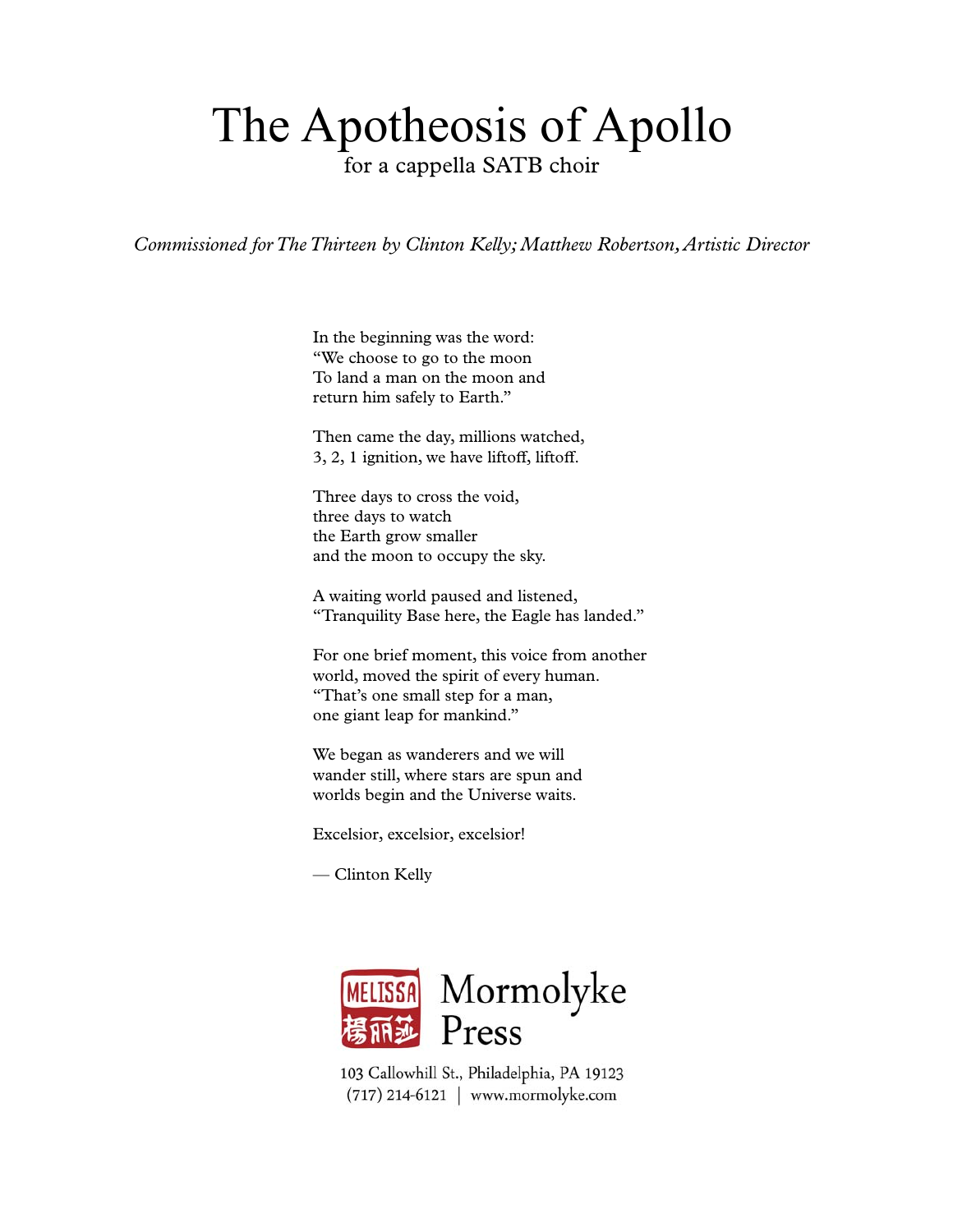## The Apotheosis of Apollo

*Commissioned for The Thirteen by Clinton Kelly; Matthew Robertson, Artistic Director*

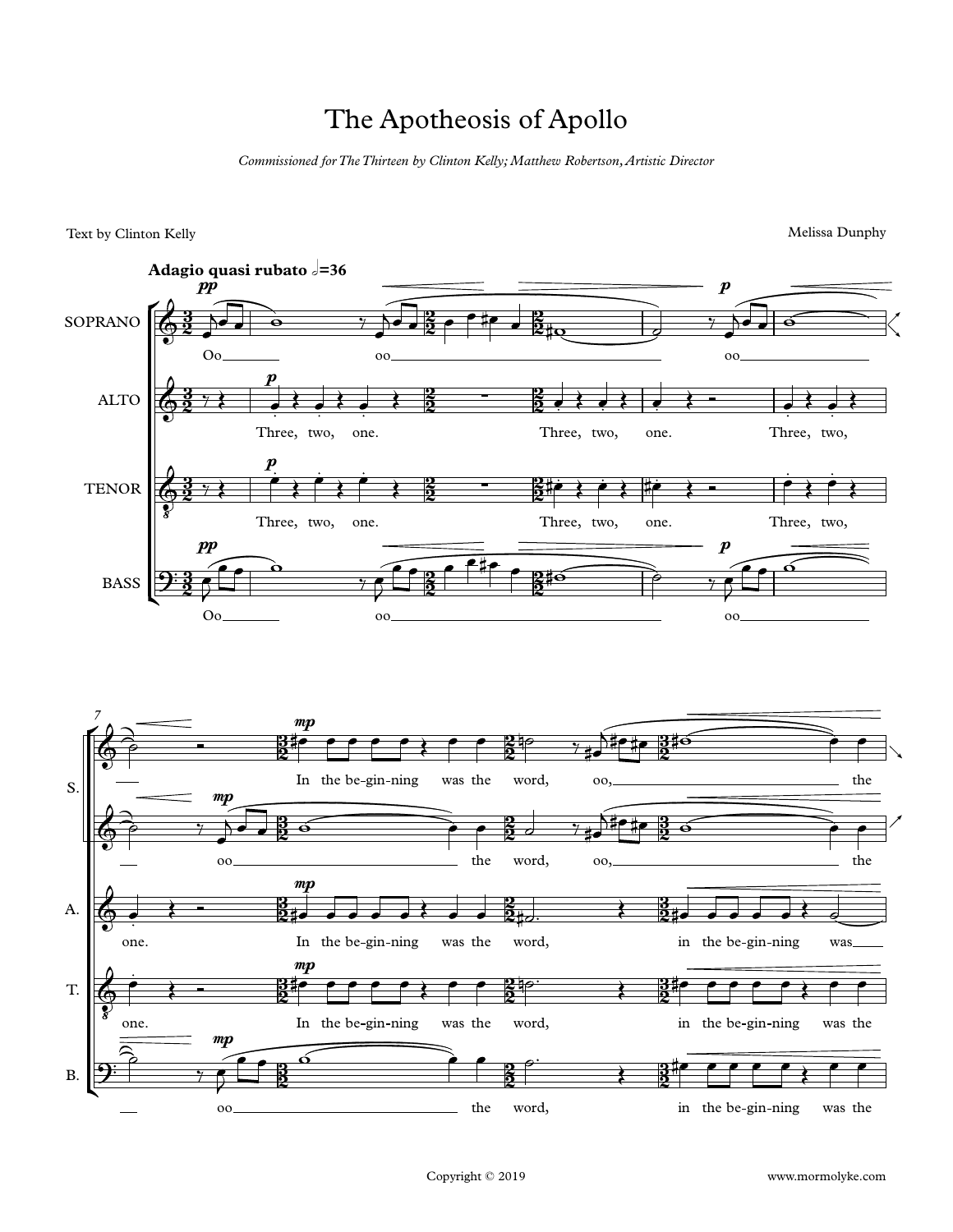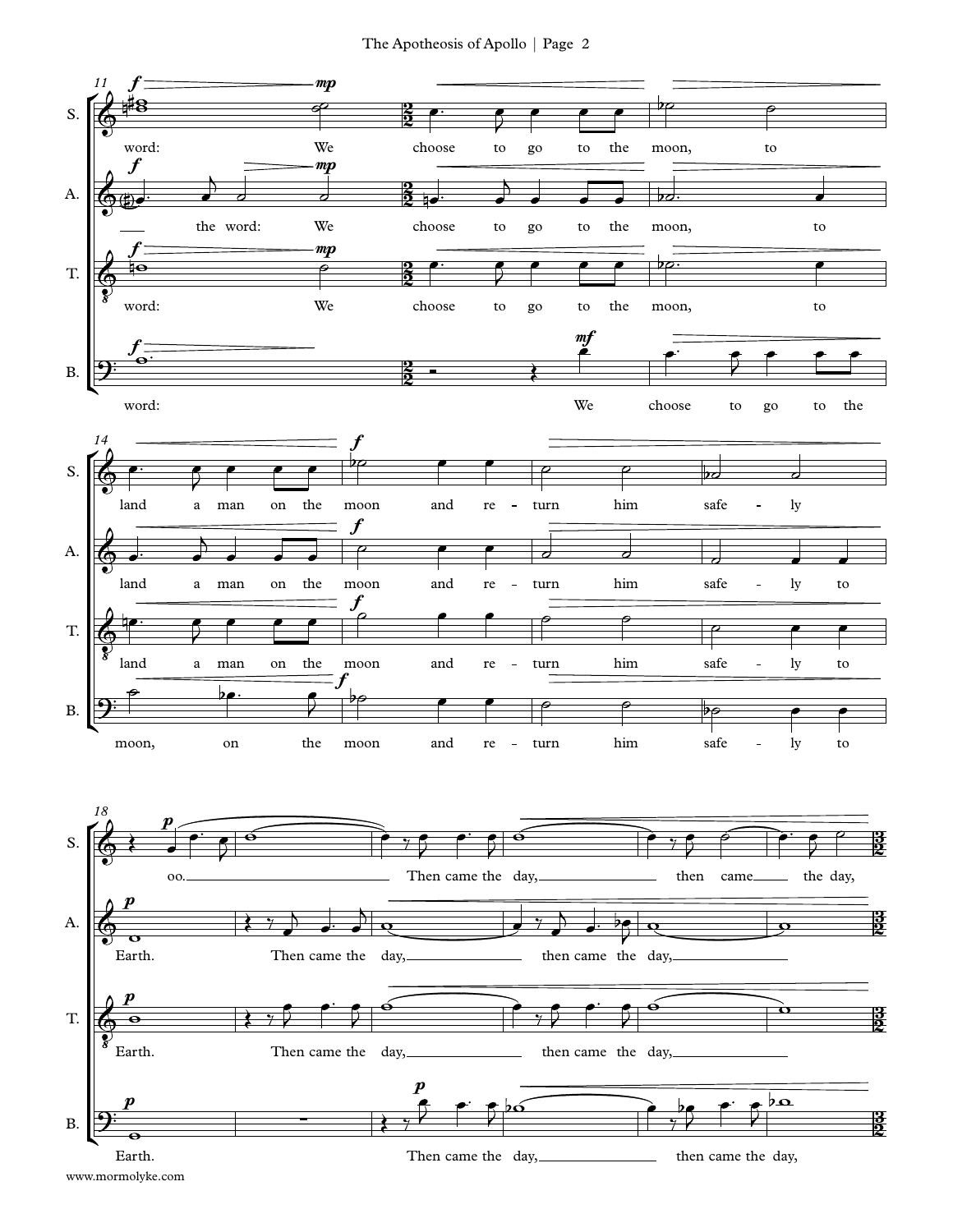The Apotheosis of Apollo | Page 3

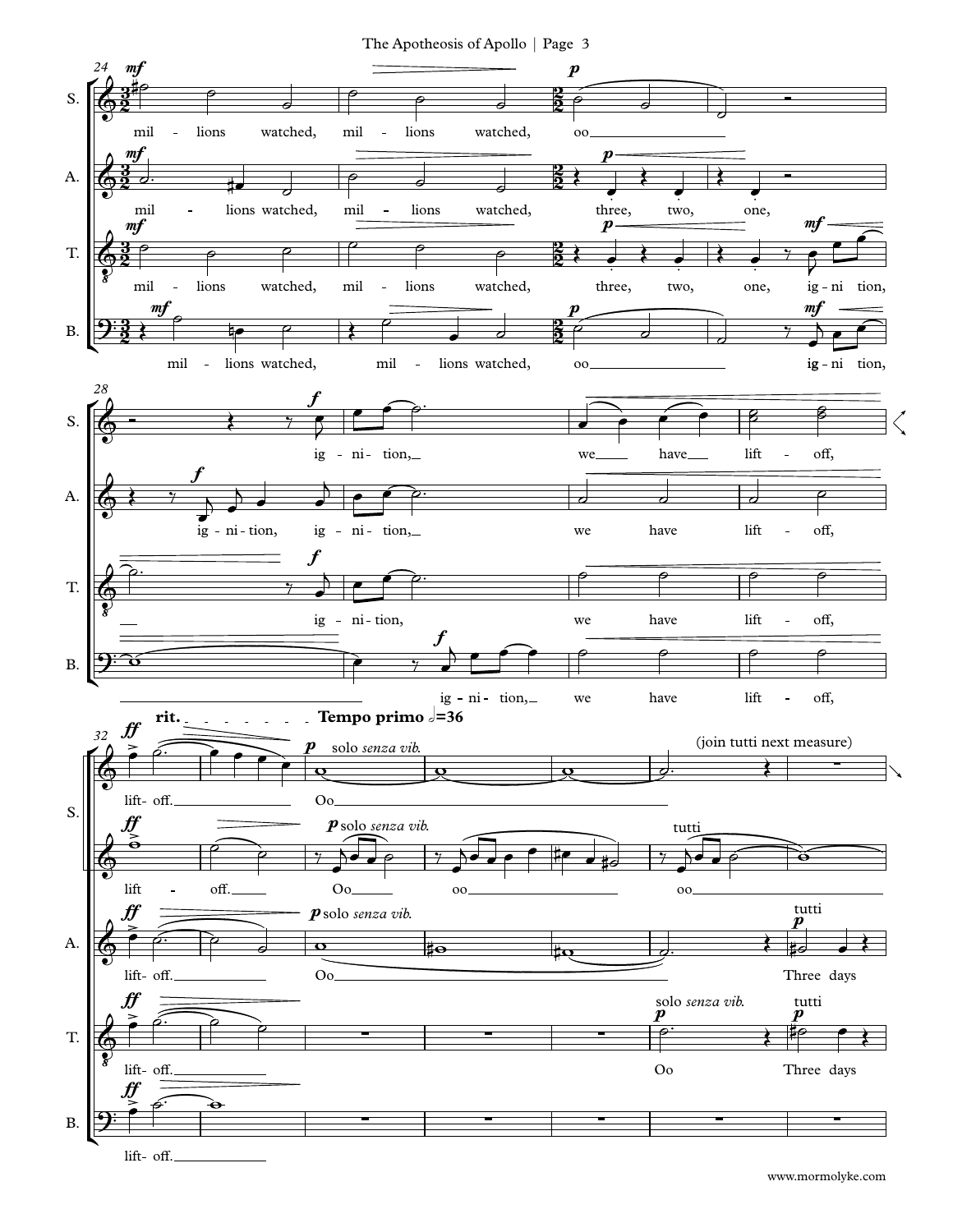The Apotheosis of Apollo | Page 4

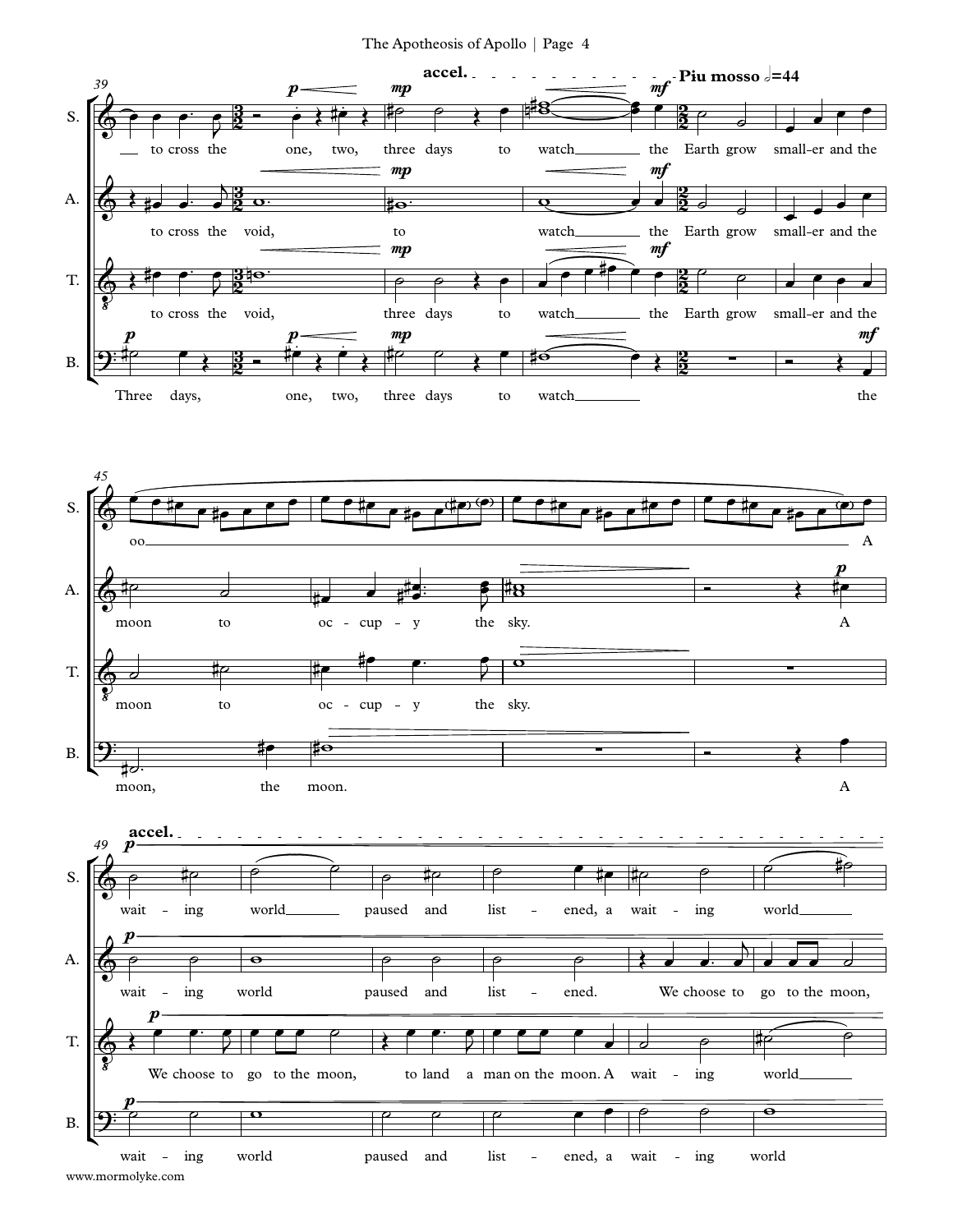